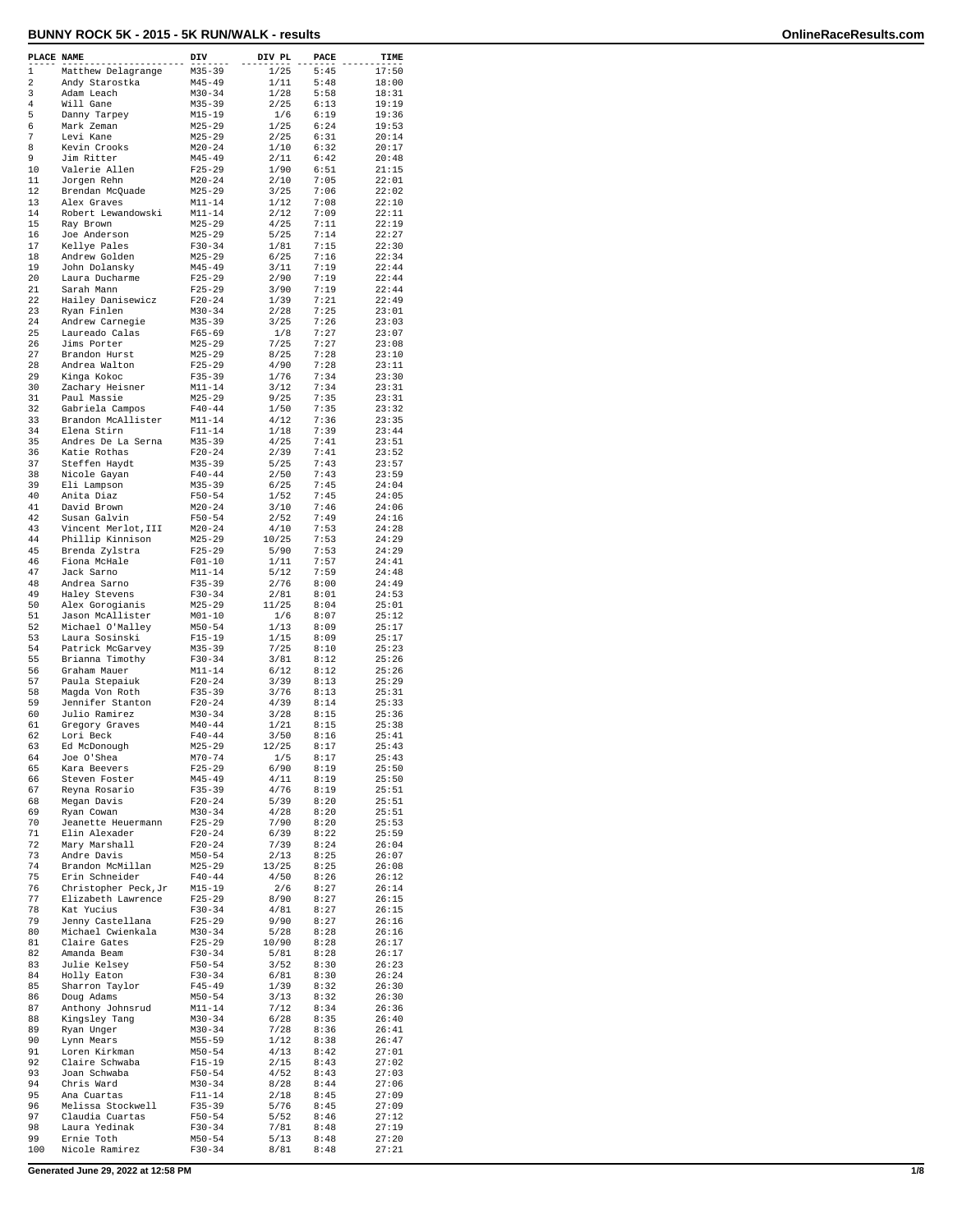| PLACE NAME |                               | DIV        | DIV PL | PACE  | TIME           |
|------------|-------------------------------|------------|--------|-------|----------------|
| 101        | Heather Taylor                | $F30 - 34$ | 9/81   | 8:49  | 27:21          |
| 102        | Sheila Beale                  | $F25 - 29$ | 11/90  | 8:49  | 27:23          |
| 103        | Beth Shallcross               | $F30 - 34$ | 10/81  | 8:50  | 27:26          |
| 104        | Song Chae                     | $F25 - 29$ | 12/90  | 8:52  | 27:32          |
| 105        | Carolyn Mazanec               | $F15 - 19$ | 3/15   | 8:53  | 27:34          |
| 106        | Deb Reinacher                 | $F35 - 39$ | 6/76   | 8:54  | 27:39          |
| 107        | Anakarina Garcia              | $F25 - 29$ | 13/90  | 8:55  | 27:40          |
| 108        | Dawn Geist                    | $F35 - 39$ | 7/76   | 8:55  | 27:41          |
| 109        | Hannah Tautz                  | $F25 - 29$ | 14/90  | 8:56  | 27:45          |
|            |                               |            |        |       |                |
| 110        | Mackenzi Heisner              | $F15 - 19$ | 4/15   | 8:57  | 27:48          |
| 111        | John Yedinak                  | $M30 - 34$ | 9/28   | 8:58  | 27:50          |
| 112        | Katie Benson                  | $F25 - 29$ | 15/90  | 9:00  | 27:57          |
| 113        | Dana Varner                   | $F30 - 34$ | 11/81  | 9:00  | 27:58          |
| 114        | Kelly Toth                    | $F11 - 14$ | 3/18   | 9:01  | 28:01          |
| 115        | Chris Head                    | $M40 - 44$ | 2/21   | 9:02  | 28:02          |
| 116        | Nanci Gorogianis              | $F50 - 54$ | 6/52   | 9:03  | 28:07          |
| 117        | Joseph Kohut                  | $M50 - 54$ | 6/13   | 9:03  | 28:07          |
| 118        | Terianne Zitnik               | $F30 - 34$ | 12/81  | 9:05  | 28:11          |
| 119        | Katie Harmon                  | $F30 - 34$ | 13/81  | 9:05  | 28:13          |
| 120        | Marie Schnitzius              | $F25 - 29$ | 16/90  | 9:06  | 28:14          |
| 121        | Gretchen Paradise             | $F25 - 29$ | 17/90  | 9:06  | 28:15          |
| 122        | Garrett Smith                 | $M25 - 29$ | 14/25  | 9:06  | 28:17          |
| 123        | Kathleen Koch-Dolansky F50-54 |            | 7/52   | 9:06  | 28:17          |
| 124        | Jason Chan                    | $M35 - 39$ | 8/25   | 9:07  | 28:18          |
| 125        | Sara Stacy                    | $F25 - 29$ | 18/90  | 9:07  | 28:18          |
| 126        | Andrew Larsen                 | $M30 - 34$ | 10/28  | 9:07  | 28:19          |
| 127        | Kira Murphy                   | $F25 - 29$ | 19/90  | 9:08  | 28:20          |
| 128        | Bret Dannis                   | $M15 - 19$ | 3/6    | 9:09  | 28:24          |
| 129        | Jason Bitner                  | $M30 - 34$ | 11/28  | 9:11  | 28:32          |
| 130        | Anjelica Reyes                | $F15 - 19$ | 5/15   | 9:12  | 28:34          |
| 131        | Brandy Norton                 | $F30 - 34$ | 14/81  | 9:12  | 28:35          |
| 132        | Renee Jeffrey                 | $F25 - 29$ | 20/90  | 9:12  | 28:35          |
| 133        | Jennifer Rentas               | $F40 - 44$ | 5/50   | 9:13  | 28:36          |
| 134        | Kenneth Zelen                 | $M40 - 44$ | 3/21   | 9:13  | 28:36          |
| 135        | Amber Dannis                  | $F20-24$   | 8/39   | 9:13  | 28:36          |
| 136        | Mayra Cahue                   | $F25 - 29$ | 21/90  | 9:13  | 28:36          |
| 137        | Jeanne Gleason                | $F55 - 59$ | 1/37   | 9:16  | 28:45          |
| 138        |                               | $F20 - 24$ | 9/39   | 9:17  | 28:49          |
| 139        | Rokelle Kaplan                |            |        | 9:17  | 28:51          |
|            | Anna Paterno                  | $F20 - 24$ | 10/39  |       |                |
| 140        | Carly Neigh                   | $F30 - 34$ | 15/81  | 9:17  | 28:51          |
| 141        | Taneasha Smith                | $F30-34$   | 16/81  | 9:19  | 28:55          |
| 142        | Mercedes Desarden             | $F25 - 29$ | 22/90  | 9:19  | 28:55          |
| 143        | Jaime Engle                   | $F25 - 29$ | 23/90  | 9:19  | 28:56          |
| 144        | Kela Jagoda                   | $F11 - 14$ | 4/18   | 9:19  | 28:56          |
| 145        | Sean Madden                   | $M35 - 39$ | 9/25   | 9:19  | 28:56          |
| 146        | Julie Dorion                  | $F40 - 44$ | 6/50   | 9:19  | 28:57          |
| 147        | Andrew Fox                    | $M25 - 29$ | 15/25  | 9:20  | 28:59          |
| 148        | Paul Nowak                    | $M45 - 49$ | 5/11   | 9:21  | 29:03          |
| 149        | Stephanie Sienkiewicz         | $F20 - 24$ | 11/39  | 9:22  | 29:04          |
| 150        | Lauren Kingsley               | $F20 - 24$ | 12/39  | 9:22  | 29:05          |
| 151        | Marcus Quek                   | $M40 - 44$ | 4/21   | 9:23  | 29:07          |
| 152        | Chad Kelly                    | $M45 - 49$ | 6/11   | 9:25  | 29:13          |
| 153        | Cynthia Watson                | $F30 - 34$ | 17/81  | 9:25  | 29:14          |
| 154        | Denise Nowak                  | $F45 - 49$ | 2/39   | 9:25  | 29:14          |
| 155        | Maggie Ryan Ryan              | $F55 - 59$ | 2/37   | 9:25  | 29:15          |
| 156        | Mike Ryan                     | $M55 - 59$ | 2/12   | 9:25  | 29:15          |
| 157        | Lori Engle                    | $F55 - 59$ | 3/37   | 9:26  | 29:19          |
| 158        | Dana Robinson                 | $F25 - 29$ | 24/90  | 9:27  | 29:20          |
| 159        | Sonia Pena                    | $F35 - 39$ | 8/76   | 9:29  | 29:27          |
| 160        | May Ciesielka                 | $F45 - 49$ | 3/39   | 9:29  | 29:27          |
| 161        | Jean Pierre Silva             | $M30 - 34$ | 12/28  | 9:30  | 29:30          |
| 162        | Lee Jerousek                  | $M55 - 59$ | 3/12   | 9:32  | 29:37          |
| 163        | Morgan Reidy                  | $F20 - 24$ | 13/39  | 9:33  | 29:38          |
| 164        | Laura Miller                  | $F45 - 49$ | 4/39   | 9:33  | 29:39          |
| 165        | Heather Scheftel              | $F35 - 39$ | 9/76   | 9:33  | 29:39          |
| 166        | Christopher Noll              | M35-39     | 10/25  | 9:35  | 29:45          |
| 167        | Dawn Noll                     | $F35 - 39$ | 10/76  | 9:35  | 29:45          |
| 168        | Rebecca Bauer                 | $F25 - 29$ | 25/90  | 9:36  | 29:49          |
| 169        | George Sifnotis               | $M55 - 59$ | 4/12   | 9:37  | 29:51          |
| 170        | Penny Polak                   | $F45 - 49$ | 5/39   | 9:38  | 29:54          |
| 171        | Marc Lacher                   | $M30 - 34$ | 13/28  | 9:38  | 29:56          |
| 172        | Rich Nazal                    | $M35 - 39$ | 11/25  | 9:38  | 29:56          |
| 173        | Tom Merritt                   | $M35 - 39$ | 12/25  | 9:39  | 29:58          |
| 174        | Carrie Merritt                | $F35 - 39$ | 11/76  | 9:39  | 29:58          |
| 175        | Delia Lamore                  | $F35 - 39$ | 12/76  | 9:40  | 30:02          |
| 176        | Christine Krautstrunk         | $F45 - 49$ | 6/39   | 9:43  | 30:09          |
| 177        | Alan Murphy                   | $M25 - 29$ | 16/25  | 9:43  | 30:10          |
| 178        | Calix Bleeden                 | $M01 - 10$ | $2/6$  | 9:45  | 30:16          |
| 179        | Matthew' Alvis                | $M25 - 29$ | 17/25  | 9:46  | 30:18          |
| 180        | Richard Smith                 | $M35 - 39$ | 13/25  | 9:46  | 30:19          |
| 181        | Elena Unger                   | $F30 - 34$ | 18/81  | 9:48  | 30:27          |
| 182        | Meaghan Kinser                | $F30 - 34$ | 19/81  | 9:49  | 30:29          |
| 183        | Marlene Ojeda                 | $F25 - 29$ | 26/90  | 9:51  | 30:35          |
| 184        | Vincent Merlot                | $M70 - 74$ | 2/5    | 9:51  | 30:35          |
| 185        | Angela Harris                 | $F40 - 44$ | 7/50   | 9:52  | 30:37          |
| 186        | Lisa Zylstra                  | $F25 - 29$ | 27/90  | 9:53  | 30:42          |
|            |                               |            | 28/90  | 9:54  |                |
| 187        | Melanie Strauss               | $F25 - 29$ |        |       | 30:46<br>30:46 |
| 188        | Leigh Anne Larsen             | $F30 - 34$ | 20/81  | 9:55  |                |
| 189        | Elena Cowan                   | $F30-34$   | 21/81  | 9:55  | 30:49          |
| 190        | Victor Starostka              | $M70 - 74$ | 3/5    | 9:59  | 30:59          |
| 191        | Douglas Zylstra               | $M35 - 39$ | 14/25  | 10:00 | 31:02          |
| 192        | Deborah Lahey                 | $F60 - 64$ | 1/29   | 10:01 | 31:06          |
| 193        | Shanna Bleeden                | $F45 - 49$ | 7/39   | 10:02 | 31:08          |
| 194        | Ron Corbin                    | $M30 - 34$ | 14/28  | 10:04 | 31:16          |
| 195        | Tim O'Sullivan                | $M50 - 54$ | 7/13   | 10:05 | 31:18          |
| 196        | Laura Rodriguez               | $F25 - 29$ | 29/90  | 10:06 | 31:20          |
| 197        | Amy Healy                     | $F25 - 29$ | 30/90  | 10:06 | 31:23          |
| 198        | Traolach O'Sullivan           | $M11 - 14$ | 8/12   | 10:07 | 31:24          |
| 199        | Mark Rashid                   | $M40 - 44$ | 5/21   | 10:09 | 31:30          |
| 200        | Amanda Letchinger             | $F20 - 24$ | 14/39  | 10:09 | 31:32          |

**Generated June 29, 2022 at 12:58 PM 2/8**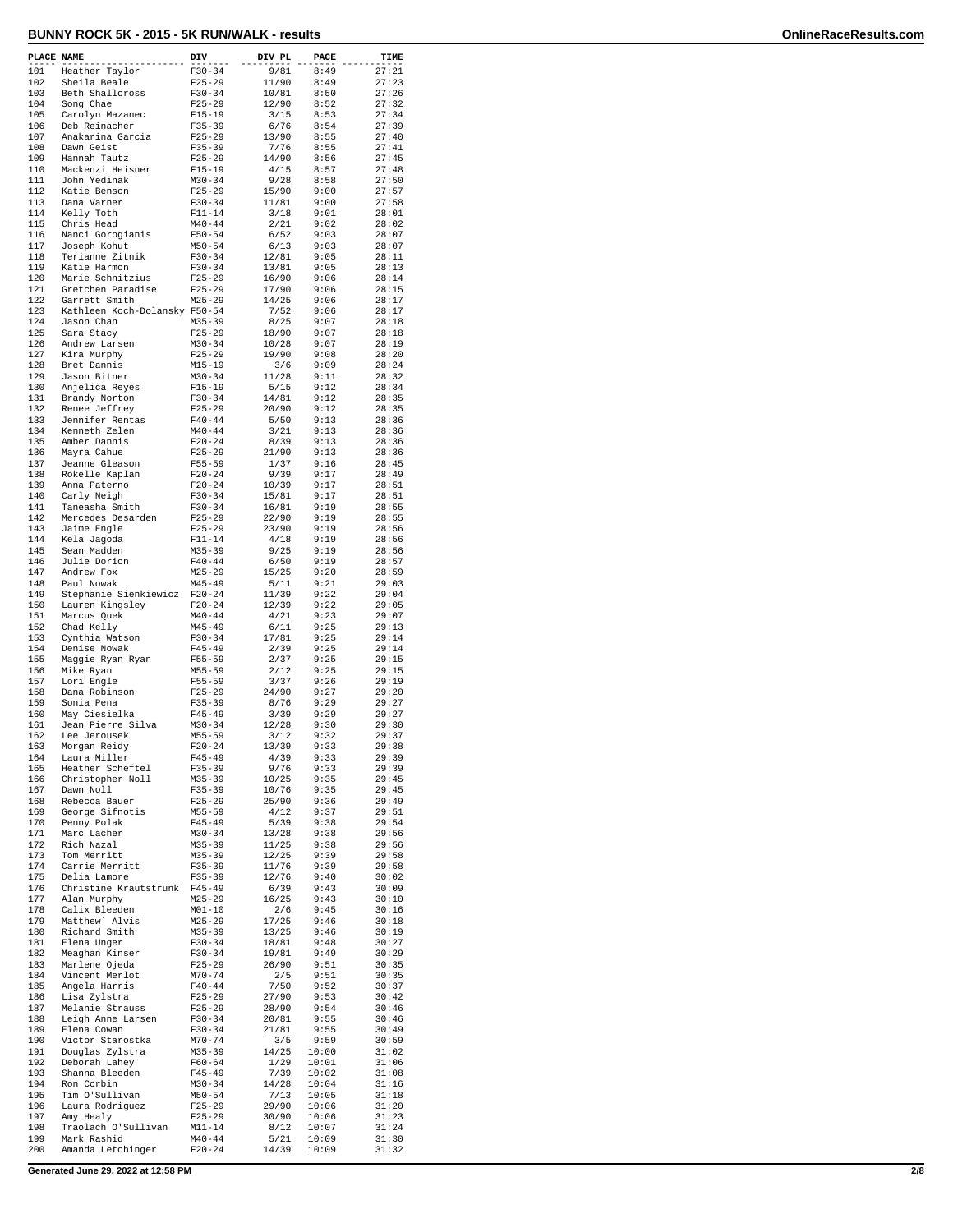| PLACE NAME |                                       | DIV                      | DIV PL         | PACE           | TIME           |
|------------|---------------------------------------|--------------------------|----------------|----------------|----------------|
| 201        | Michon Moline                         | $F20 - 24$               | 15/39          | 10:09          | 31:32          |
| 202        | Yannick Lehoux                        | $M40 - 44$               | 6/21           | 10:11          | 31:36          |
| 203<br>204 | Sharon Sifnotis<br>Melanie Roy        | $F50 - 54$<br>$F35 - 39$ | 8/52<br>13/76  | 10:11<br>10:11 | 31:36<br>31:37 |
| 205        | J Thomas Chaney                       | $M40 - 44$               | 7/21           | 10:11          | 31:37          |
| 206        | Sarah Blatchford                      | $F25 - 29$               | 31/90          | 10:12          | 31:41          |
| 207        | Rosa Ferreira                         | $F40 - 44$               | 8/50           | 10:15          | 31:48          |
| 208<br>209 | Randy Gleason<br>Ryan Janken          | $M50 - 54$<br>$M40 - 44$ | 8/13<br>8/21   | 10:16<br>10:17 | 31:53<br>31:54 |
| 210        | Hailey Althoff                        | $F25 - 29$               | 32/90          | 10:17          | 31:54          |
| 211        | Shawn Tisdale                         | $M45 - 49$               | 7/11           | 10:17          | 31:57          |
| 212        | Struan Robertso Robert M30-34         |                          | 15/28          | 10:18          | 31:59          |
| 213        | Jazz Singh                            | $F20 - 24$               | 16/39          | 10:19          | 32:01          |
| 214<br>215 | Kristi Martin<br>Brent Robertson      | $F40 - 44$<br>M30-34     | 9/50<br>16/28  | 10:21<br>10:21 | 32:09<br>32:09 |
| 216        | Maureen Malloy                        | $F35 - 39$               | 14/76          | 10:22          | 32:10          |
| 217        | John Burgess                          | $M60 - 64$               | 1/6            | 10:22          | 32:12          |
| 218        | Amy Timm                              | $F30 - 34$               | 22/81          | 10:22          | 32:13          |
| 219        | Jennifer Kew                          | $F35 - 39$               | 15/76          | 10:22          | 32:13          |
| 220<br>221 | Diane Cranford<br>James Oconnell      | $F40 - 44$<br>$M70 - 74$ | 10/50<br>4/5   | 10:22<br>10:23 | 32:13<br>32:15 |
| 222        | Brent Collins                         | $M25 - 29$               | 18/25          | 10:23          | 32:16          |
| 223        | Peter Rubacky                         | $M55 - 59$               | 5/12           | 10:24          | 32:17          |
| 224        | Leslie Rubacky                        | $F50 - 54$               | 9/52           | 10:24          | 32:17          |
| 225<br>226 | Francisca Vergara<br>Mary Fox         | $F35 - 39$<br>$F50 - 54$ | 16/76<br>10/52 | 10:26<br>10:26 | 32:23<br>32:25 |
| 227        | Melissa Brice                         | $F30-34$                 | 23/81          | 10:27          | 32:26          |
| 228        | Erica Smith                           | $F35 - 39$               | 17/76          | 10:29          | 32:34          |
| 229        | Alicia Smith                          | F35-39                   | 18/76          | 10:29          | 32:34          |
| 230<br>231 | Cassie Burgess                        | $F25 - 29$               | 33/90<br>9/21  | 10:29<br>10:30 | 32:35<br>32:36 |
| 232        | Jim Sommerer<br>Ryan Gettler          | $M40 - 44$<br>$M35 - 39$ | 15/25          | 10:31          | 32:38          |
| 233        | Kelsey Doyle                          | $F20-24$                 | 17/39          | 10:31          | 32:38          |
| 234        | Amanda Hennessy                       | $F35 - 39$               | 19/76          | 10:31          | 32:39          |
| 235        | Holly Zornes                          | $F30-34$                 | 24/81          | 10:32          | 32:42          |
| 236<br>237 | Ryan Zornes                           | $M35 - 39$               | 16/25<br>20/76 | 10:32          | 32:42<br>32:42 |
| 238        | Jessica Lanford<br>Joan Washburn      | $F35 - 39$<br>$F45 - 49$ | 8/39           | 10:32<br>10:32 | 32:42          |
| 239        | Heather Rubacky                       | $F25 - 29$               | 34/90          | 10:33          | 32:47          |
| 240        | James Aubin                           | $M60 - 64$               | 2/6            | 10:34          | 32:49          |
| 241        | Christine Nadrowski                   | $F25 - 29$               | 35/90          | 10:34          | 32:49          |
| 242<br>243 | Kate Robertson<br>Keri Fuenzalida     | $F30 - 34$<br>$F35 - 39$ | 25/81<br>21/76 | 10:35<br>10:35 | 32:50<br>32:53 |
| 244        | Arely Graves                          | $F35 - 39$               | 22/76          | 10:35          | 32:53          |
| 245        | Patti Bivona                          | $F50 - 54$               | 11/52          | 10:36          | 32:55          |
| 246        | Mark Watson                           | $M30 - 34$               | 17/28          | 10:36          | 32:55          |
| 247        | Malorie Williams                      | $F30-34$                 | 26/81          | 10:36          | 32:55          |
| 248<br>249 | Vicki Spacko<br>Abirami Selvavinyagam | $F40 - 44$<br>$F35 - 39$ | 11/50<br>23/76 | 10:36<br>10:37 | 32:55<br>32:58 |
| 250        | Marge Limbert                         | $F40 - 44$               | 12/50          | 10:37          | 32:59          |
| 251        | Linda Anders                          | $F45 - 49$               | 9/39           | 10:38          | 33:00          |
| 252        | Dana Reardon                          | $F25-29$                 | 36/90          | 10:38          | 33:00          |
| 253<br>254 | Anna Yang                             | $F30-34$<br>$F25 - 29$   | 27/81<br>37/90 | 10:38          | 33:01<br>33:06 |
| 255        | Stephanie Liongson<br>Kelly Shulman   | $F20 - 24$               | 18/39          | 10:40<br>10:40 | 33:06          |
| 256        | Christina Ostien                      | $F25 - 29$               | 38/90          | 10:40          | 33:07          |
| 257        | Erin Shulman                          | $F20-24$                 | 19/39          | 10:40          | 33:07          |
| 258        | Dee Jagoda                            | $F45 - 49$               | 10/39          | 10:41          | 33:12          |
| 259<br>260 | Wendy Whittaker<br>Joe Morin          | $F40 - 44$<br>$M45 - 49$ | 13/50<br>8/11  | 10:42<br>10:42 | 33:14<br>33:15 |
| 261        | Regina Switzer                        | $F40 - 44$               | 14/50          | 10:43          | 33:17          |
| 262        | Kelly Ziemkiewicz                     | $F35 - 39$               | 24/76          | 10:43          | 33:17          |
| 263        | Danielle Eastman                      | $F35 - 39$               | 25/76          | 10:44          | 33:19          |
| 264        | Kyle Stork                            | $M30 - 34$               | 18/28<br>39/90 | 10:46          | 33:25<br>33:26 |
| 265<br>266 | Courtney Althoff<br>Janna Quarless    | $F25 - 29$<br>$F30-34$   | 28/81          | 10:46<br>10:46 | 33:26          |
| 267        | Loren Masalski                        | $F25 - 29$               | 40/90          | 10:46          | 33:27          |
| 268        | Lauren Boegen                         | $F30-34$                 | 29/81          | 10:47          | 33:28          |
| 269        | Stephanie Williams                    | $F55 - 59$               | 4/37           | 10:47          | 33:30          |
| 270<br>271 | Elizabeth Placek<br>Samantha Farrar   | $F30-34$<br>$F35 - 39$   | 30/81<br>26/76 | 10:48<br>10:50 | 33:33<br>33:39 |
| 272        | Marcia Mawe                           | $F35 - 39$               | 27/76          | 10:50          | 33:40          |
| 273        | Jason Pearson                         | $M40 - 44$               | 10/21          | 10:51          | 33:43          |
| 274        | Eve McMillin                          | $F01 - 10$               | 2/11           | 10:52          | 33:46          |
| 275<br>276 | Holly Schafroth<br>Lisa Schere        | $F25 - 29$<br>$F25-29$   | 41/90<br>42/90 | 10:53<br>10:53 | 33:47<br>33:48 |
| 277        | Alyssa Giannini                       | $F25 - 29$               | 43/90          | 10:55          | 33:53          |
| 278        | Cathryn Boone                         | $F25 - 29$               | 44/90          | 10:55          | 33:55          |
| 279        | Kate Pinnick                          | $F35 - 39$               | 28/76          | 10:56          | 33:56          |
| 280        | Hattie Koher                          | $F25 - 29$               | 45/90          | 10:56          | 33:56          |
| 281<br>282 | Luciana Santana<br>Jackie O'Brochta   | $F30 - 34$<br>$F11 - 14$ | 31/81<br>5/18  | 10:57<br>10:57 | 34:00<br>34:01 |
| 283        | Janet Weber                           | $F45 - 49$               | 11/39          | 10:57          | 34:01          |
| 284        | Clayton Peck                          | $M01 - 10$               | 3/6            | 10:57          | 34:01          |
| 285        | Roxann Brouwer                        | $F50 - 54$               | 12/52          | 10:58          | 34:05          |
| 286        | Leslie Hines                          | $F30 - 34$               | 32/81          | 10:59          | 34:07          |
| 287<br>288 | David O'Brochta<br>Grace Clifford     | $M40 - 44$<br>$F11 - 14$ | 11/21<br>6/18  | 11:00          | 34:08<br>34:12 |
| 289        | Catherine Clifford                    | F15-19                   | 6/15           | 11:01<br>11:01 | 34:12          |
| 290        | Cheryl Ann Ducharme                   | F55-59                   | 5/37           | 11:01          | 34:13          |
| 291        | Anthony Johnson                       | M55-59                   | 6/12           | 11:04          | 34:21          |
| 292        | Brianne Schafroth                     | $F20 - 24$               | 20/39          | 11:04          | 34:23          |
| 293<br>294 | Renee Beamon<br>Shari Dunn            | $F40 - 44$<br>$F30-34$   | 15/50<br>33/81 | 11:04<br>11:05 | 34:23<br>34:25 |
| 295        | Ida Eng                               | $F30-34$                 | 34/81          | 11:06          | 34:29          |
| 296        | Jennifer Hanwell                      | $F35 - 39$               | 29/76          | 11:07          | 34:33          |
| 297        | Miranda Martinicky                    | $F30-34$                 | 35/81          | 11:08          | 34:33          |
| 298<br>299 | Gina Montino                          | $F45 - 49$               | 12/39          | 11:09          | 34:37          |
| 300        | Scot Schaeffer<br>Jeanine Liska       | $M50 - 54$<br>$F25 - 29$ | 9/13<br>46/90  | 11:09<br>11:10 | 34:38<br>34:41 |
|            |                                       |                          |                |                |                |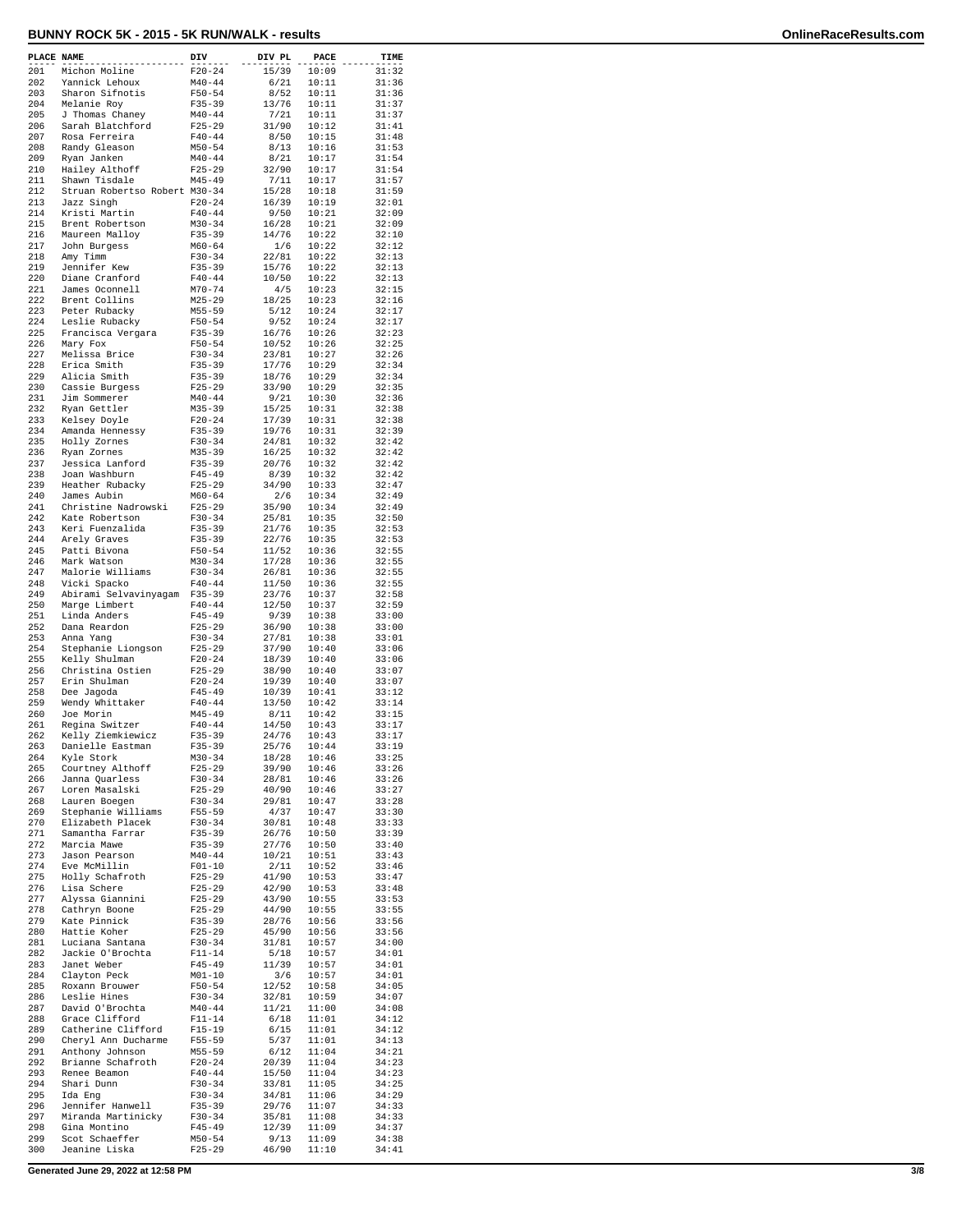| PLACE NAME |                                     | DIV                      | DIV PL         | PACE           | TIME           |
|------------|-------------------------------------|--------------------------|----------------|----------------|----------------|
| 301        | Martha Arrambide                    | $F25 - 29$               | 47/90          | 11:11          | 34:42          |
| 302<br>303 | Carrie Otto<br>Sara Shipherd        | $F25 - 29$<br>$F30 - 34$ | 48/90<br>36/81 | 11:11<br>11:11 | 34:43<br>34:45 |
| 304        | Natalie Richardson                  | $F25-29$                 | 49/90          | 11:11          | 34:45          |
| 305        | Nikole Fasoranti                    | $F30-34$                 | 37/81          | 11:12          | 34:47          |
| 306        | Jamie Shyan-Torelli                 | $F35 - 39$               | 30/76          | 11:14          | 34:54<br>34:55 |
| 307<br>308 | Clara Xue<br>Jenny Massat           | $F25 - 29$<br>$F30 - 34$ | 50/90<br>38/81 | 11:15<br>11:15 | 34:56          |
| 309        | Michael Marrion                     | $M40 - 44$               | 12/21          | 11:15          | 34:56          |
| 310        | Beth Marrion                        | $F40 - 44$               | 16/50          | 11:16          | 34:58          |
| 311        | Alexander Shultz                    | $M20 - 24$               | 5/10           | 11:18          | 35:04          |
| 312<br>313 | Juliana Albracht<br>Natalie Taylor  | $F25 - 29$<br>$F35 - 39$ | 51/90<br>31/76 | 11:18<br>11:18 | 35:04<br>35:05 |
| 314        | Tyler Grudowski                     | $M20 - 24$               | 6/10           | 11:18          | 35:06          |
| 315        | Franziska Lacher                    | $F30-34$                 | 39/81          | 11:18          | 35:06          |
| 316<br>317 | Bunny Samuel                        | $F60 - 64$<br>$F35 - 39$ | 2/29<br>32/76  | 11:22          | 35:19          |
| 318        | Kelley Hiattt<br>Megan Twibell      | $F40 - 44$               | 17/50          | 11:25<br>11:26 | 35:26<br>35:32 |
| 319        | Lanay Samuelson                     | $F35 - 39$               | 33/76          | 11:26          | 35:32          |
| 320        | Tanya Gonzalez                      | $F35 - 39$               | 34/76          | 11:26          | 35:32          |
| 321<br>322 | Carolina Massie<br>Michael Banker   | $F25-29$<br>$M40 - 44$   | 52/90<br>13/21 | 11:27<br>11:27 | 35:32<br>35:34 |
| 323        | Amanda Wind                         | $F25 - 29$               | 53/90          | 11:28          | 35:35          |
| 324        | Amber Karlovich                     | $F20-24$                 | 21/39          | 11:28          | 35:37          |
| 325        | Felipe Cuartas                      | $M20 - 24$               | 7/10           | 11:29          | 35:40          |
| 326<br>327 | Kelsey Cuff<br>Cristian Cardona     | $F20 - 24$<br>M11-14     | 22/39<br>9/12  | 11:31<br>11:33 | 35:47<br>35:51 |
| 328        | Emily Westfall                      | $F30-34$                 | 40/81          | 11:33          | 35:52          |
| 329        | Abby Heck                           | $F20 - 24$               | 23/39          | 11:34          | 35:54          |
| 330        | Debby Kosirog                       | $F45 - 49$               | 13/39          | 11:35          | 35:59          |
| 331<br>332 | Camille Clark<br>Rielly Sanders     | $F25-29$<br>$F20 - 24$   | 54/90<br>24/39 | 11:36<br>11:38 | 36:01<br>36:07 |
| 333        | Justin Marion                       | $M25 - 29$               | 19/25          | 11:38          | 36:09          |
| 334        | Mari Paramo                         | $F45 - 49$               | 14/39          | 11:41          | 36:17          |
| 335<br>336 | Jami Oconnell                       | $F50 - 54$               | 13/52          | 11:42          | 36:19          |
| 337        | Carol Wolfe<br>Carrie Lynn Hennessy | $F55 - 59$<br>$F30-34$   | 6/37<br>41/81  | 11:42<br>11:44 | 36:20<br>36:27 |
| 338        | Nicole Gawczynski                   | $F30-34$                 | 42/81          | 11:44          | 36:27          |
| 339        | John Gorogianis                     | $M55 - 59$               | 7/12           | 11:47          | 36:36          |
| 340<br>341 | Anna Buchanan                       | $F20-24$                 | 25/39          | 11:49          | 36:42          |
| 342        | Dawn Kolotka<br>Dave Kratowicz      | $F60 - 64$<br>$M35 - 39$ | 3/29<br>17/25  | 11:51<br>11:51 | 36:48<br>36:48 |
| 343        | Kyra Allen                          | $F11 - 14$               | 7/18           | 11:51          | 36:48          |
| 344        | Christina Cochran                   | $F30 - 34$               | 43/81          | 11:51          | 36:49          |
| 345<br>346 | Dennis Cochran<br>Jessica Cazares   | $M35 - 39$<br>$F35 - 39$ | 18/25<br>35/76 | 11:51<br>11:52 | 36:49<br>36:52 |
| 347        | Jami Thompson                       | $F25 - 29$               | 55/90          | 11:54          | 36:56          |
| 348        | Lindsay Doty                        | $F25 - 29$               | 56/90          | 11:54          | 36:57          |
| 349        | Natalie Sgarlata                    | $F25-29$                 | 57/90          | 11:54          | 36:57          |
| 350<br>351 | David Wick<br>Thomas Grudowski      | $M50 - 54$<br>$M20 - 24$ | 10/13<br>8/10  | 11:54<br>11:54 | 36:57<br>36:58 |
| 352        | Noah Grudowski                      | $M15 - 19$               | 4/6            | 11:54          | 36:58          |
| 353        | Jody Lay                            | $F35 - 39$               | 36/76          | 11:55          | 37:01          |
| 354<br>355 | Darlene Stirn<br>Amanda Heuermann   | $F50 - 54$<br>$F30 - 34$ | 14/52          | 11:55          | 37:02<br>37:02 |
| 356        | Katherine King                      | $F65 - 69$               | 44/81<br>2/8   | 11:55<br>11:56 | 37:03          |
| 357        | Kathy Starostka                     | F65-69                   | 3/8            | 11:56          | 37:05          |
| 358        | Amada De Guzman                     | $F35 - 39$               | 37/76          | 11:57          | 37:06          |
| 359<br>360 | Aileen Africa<br>Cindy Lindemulder  | $F30 - 34$<br>$F50 - 54$ | 45/81<br>15/52 | 11:57<br>11:58 | 37:06<br>37:10 |
| 361        | Kathryn Lindemulder                 | $F20 - 24$               | 26/39          | 11:58          | 37:10          |
| 362        | Ashley Watkins                      | $F30 - 34$               | 46/81          | 11:59          | 37:13          |
| 363        | Kathleen O'Neill                    | $F40 - 44$               | 18/50          | 12:00          | 37:16          |
| 364<br>365 | Megan Lisafeld<br>Alyssa Schroeder  | $F35 - 39$<br>$F11 - 14$ | 38/76<br>8/18  | 12:02<br>12:03 | 37:22<br>37:24 |
| 366        | Lisa Schroeder                      | F35-39                   | 39/76          | 12:03          | 37:24          |
| 367        | Cheryl Krismalian                   | $F30-34$                 | 47/81          | 12:03          | 37:24          |
| 368<br>369 | Janet Stachula                      | $F50 - 54$               | 16/52          | 12:03<br>12:05 | 37:25          |
| 370        | Tina Grandinetti<br>Sally Cuff      | $F40 - 44$<br>$F55 - 59$ | 19/50<br>7/37  | 12:05          | 37:31<br>37:32 |
| 371        | Lisa Lane                           | $F40 - 44$               | 20/50          | 12:05          | 37:32          |
| 372        | Teri Goudie                         | $F55 - 59$               | 8/37           | 12:05          | 37:32          |
| 373<br>374 | Chad Wilke<br>Alma Tandoc-Alvarez   | $M30 - 34$<br>$F35 - 39$ | 19/28<br>40/76 | 12:06<br>12:07 | 37:36<br>37:39 |
| 375        | Lizbeth Willert                     | F55-59                   | 9/37           | 12:08          | 37:41          |
| 376        | Amanda Gray                         | $F25 - 29$               | 58/90          | 12:09          | 37:42          |
| 377        | Jamie Grahn                         | $F30-34$                 | 48/81          | 12:09          | 37:43          |
| 378<br>379 | Michelle Collis<br>Kate McChristie  | $F50 - 54$<br>$F11 - 14$ | 17/52<br>9/18  | 12:09<br>12:10 | 37:44<br>37:46 |
| 380        | Jen McChristie                      | $F35 - 39$               | 41/76          | 12:10          | 37:46          |
| 381        | Daniel Schmidt                      | $M35 - 39$               | 19/25          | 12:10          | 37:48          |
| 382        | Bill McGuane                        | $M40 - 44$               | 14/21          | 12:10          | 37:48          |
| 383<br>384 | David Trobe<br>Julia Schmidt        | $M40 - 44$<br>$F35 - 39$ | 15/21<br>42/76 | 12:11<br>12:11 | 37:49<br>37:51 |
| 385        | Melissa Howes                       | $F35 - 39$               | 43/76          | 12:12          | 37:52          |
| 386        | Emma Newman                         | $F01 - 10$               | 3/11           | 12:14          | 38:01          |
| 387        | Kayla Buelling                      | $F01 - 10$               | 4/11           | 12:15          | 38:01          |
| 388<br>389 | Matt Esau<br>Stephanie Esau         | $M35 - 39$<br>$F30-34$   | 20/25<br>49/81 | 12:17<br>12:17 | 38:09<br>38:09 |
| 390        | Stephen Kolodziej                   | $M20 - 24$               | 9/10           | 12:18          | 38:13          |
| 391        | Rachel Kolodziej                    | $F11 - 14$               | 10/18          | 12:18          | 38:13          |
| 392<br>393 | Vicki Kolodziej                     | $F20 - 24$               | 27/39          | 12:18<br>12:19 | 38:13          |
| 394        | Leslie Bartosz<br>Cheryl Pryor      | $F50 - 54$<br>$F50 - 54$ | 18/52<br>19/52 | 12:19          | 38:13<br>38:14 |
| 395        | Rita King Chi Tam                   | $F25 - 29$               | 59/90          | 12:20          | 38:19          |
| 396        | Jack Wu                             | M35-39                   | 21/25          | 12:21          | 38:20          |
| 397<br>398 | Navraaz Basati<br>Nikole Kaplan     | $F35 - 39$<br>$F25 - 29$ | 44/76<br>60/90 | 12:21<br>12:21 | 38:20<br>38:21 |
| 399        | Mark Losiniecki                     | $M40 - 44$               | 16/21          | 12:22          | 38:23          |
| 400        | Susan Valdes                        | $F30-34$                 | 50/81          | 12:23          | 38:27          |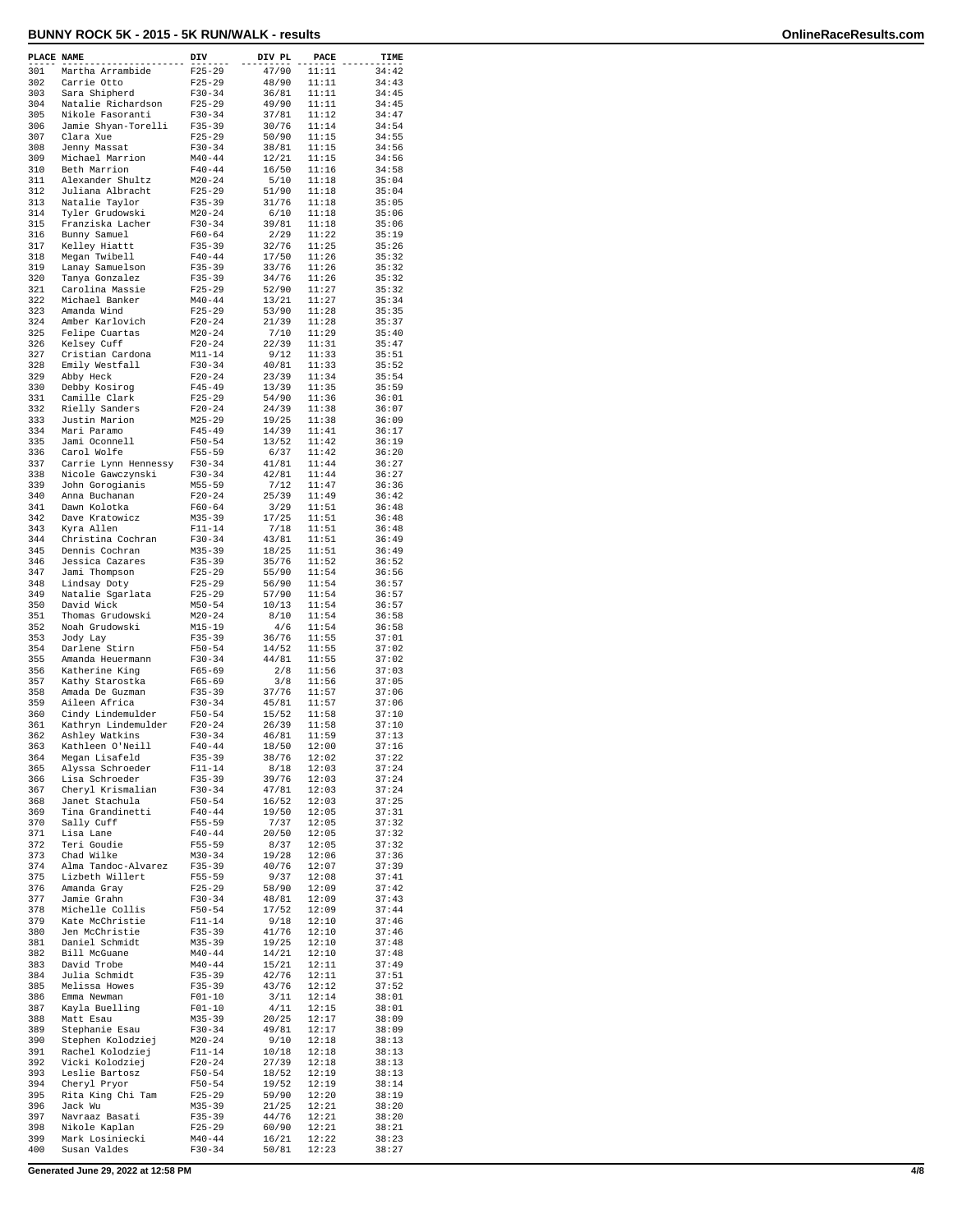| PLACE NAME |                                              | DIV                      | DIV PL         | <b>PACE</b>    | TIME           |
|------------|----------------------------------------------|--------------------------|----------------|----------------|----------------|
| 401        | Aaron Levinsky                               | $M30 - 34$               | 20/28          | 12:23          | 38:28          |
| 402<br>403 | Julia Levinsky                               | $F30 - 34$               | 51/81          | 12:26          | 38:36<br>38:42 |
| 404        | Ana Menendez<br>Jennifer Vyenielo            | $F40 - 44$<br>$F35 - 39$ | 21/50<br>45/76 | 12:28<br>12:28 | 38:43          |
| 405        | Conrad Stonich                               | $M65 - 69$               | 1/3            | 12:30          | 38:50          |
| 406        | Amy Moore                                    | $F40 - 44$               | 22/50          | 12:34          | 39:00          |
| 407        | Jaden Salazar                                | $M11 - 14$               | 10/12          | 12:35          | 39:05          |
| 408<br>409 | Elizabeth Campbell<br>Ivonne Flores          | $F25 - 29$<br>$F30-34$   | 61/90<br>52/81 | 12:37<br>12:41 | 39:10<br>39:23 |
| 410        | Jessica Shuppert                             | $F25 - 29$               | 62/90          | 12:41          | 39:23          |
| 411        | Megan Bailey                                 | $F30 - 34$               | 53/81          | 12:41          | 39:24          |
| 412        | Dean Lewandowski                             | $M50 - 54$               | 11/13          | 12:43          | 39:29          |
| 413<br>414 | Kelly O'Reilly<br>Christopher Schneider      | $F30 - 34$<br>$M40 - 44$ | 54/81<br>17/21 | 12:45<br>12:46 | 39:35<br>39:38 |
| 415        | Margaret Hudgins                             | $F40 - 44$               | 23/50          | 12:46          | 39:40          |
| 416        | Joshua Kurtzman                              | $M35 - 39$               | 22/25          | 12:47          | 39:41          |
| 417        | Promise Joy Rodriguez                        | $F45 - 49$               | 15/39          | 12:49          | 39:48          |
| 418<br>419 | Katie Prudek                                 | $F25 - 29$<br>$F25 - 29$ | 63/90<br>64/90 | 12:50<br>12:50 | 39:50<br>39:51 |
| 420        | Lizzy Yoder<br>Michaelene De La Serna F40-44 |                          | 24/50          | 12:50          | 39:52          |
| 421        | Mary Lynn Vrlec                              | $F35 - 39$               | 46/76          | 12:50          | 39:52          |
| 422        | Veronica Velez                               | $F35 - 39$               | 47/76          | 12:51          | 39:55          |
| 423<br>424 | Mary Carideo                                 | $F25 - 29$               | 65/90          | 12:51          | 39:56          |
| 425        | Laurie Carideo<br>Michael Rubacky            | $F55 - 59$<br>$M20 - 24$ | 10/37<br>10/10 | 12:51<br>12:58 | 39:56<br>40:16 |
| 426        | Violet Clark                                 | $F55 - 59$               | 11/37          | 12:59          | 40:20          |
| 427        | Lauren Nepomuceno                            | $F20-24$                 | 28/39          | 13:01          | 40:25          |
| 428        | Aida Mendoza                                 | $F45 - 49$               | 16/39          | 13:01          | 40:25          |
| 429<br>430 | Mian Wei<br>Aihua Song                       | $F15 - 19$<br>$F50 - 54$ | 7/15<br>20/52  | 13:01<br>13:01 | 40:25<br>40:25 |
| 431        | Honore Wiley                                 | $F25 - 29$               | 66/90          | 13:03          | 40:31          |
| 432        | Allyse Jerome                                | $F25 - 29$               | 67/90          | 13:03          | 40:31          |
| 433        | Tatiana Gorogianis                           | $F20-24$                 | 29/39          | 13:09          | 40:51          |
| 434<br>435 | Cathy Hobgood<br>Roberta Piwnicki            | $F40 - 44$<br>$F60 - 64$ | 25/50<br>4/29  | 13:12<br>13:13 | 40:58<br>41:01 |
| 436        | Carson Banker                                | $M01 - 10$               | 4/6            | 13:13          | 41:02          |
| 437        | Amy Rehder                                   | $F50 - 54$               | 21/52          | 13:13          | 41:03          |
| 438        | Christina Losiniecki                         | $F40 - 44$               | 26/50          | 13:14          | 41:07          |
| 439<br>440 | Adriana Perez<br>Lauren O'Brochta            | $F40 - 44$<br>$F01 - 10$ | 27/50<br>5/11  | 13:16<br>13:17 | 41:12<br>41:15 |
| 441        | Rory O'Brochta                               | $F40 - 44$               | 28/50          | 13:17          | 41:16          |
| 442        | Carol Tisdale                                | $F40 - 44$               | 29/50          | 13:32          | 42:02          |
| 443        | Suzanne Kellman                              | $F35 - 39$               | 48/76          | 13:32          | 42:02          |
| 444<br>445 | Tom Cothran<br>Donald Zylstra                | $M30 - 34$<br>$M65 - 69$ | 21/28<br>2/3   | 13:32<br>13:35 | 42:03<br>42:10 |
| 446        | Tony Sgarlata                                | $M55 - 59$               | 8/12           | 13:35          | 42:11          |
| 447        | Katie Avena                                  | $F25 - 29$               | 68/90          | 13:38          | 42:19          |
| 448        | Ashley Catizone                              | $F20 - 24$               | 30/39          | 13:38          | 42:19          |
| 449<br>450 | Izcalli Lopez<br>Julieta Mayorga             | $F15 - 19$<br>$F01 - 10$ | 8/15<br>6/11   | 13:40<br>13:40 | 42:27<br>42:27 |
| 451        | Julie Sgarlata                               | $F50 - 54$               | 22/52          | 13:42          | 42:32          |
| 452        | Quetzal Morin                                | $F15 - 19$               | 9/15           | 13:44          | 42:38          |
| 453        | Lorena Balaguer                              | $F30 - 34$               | 55/81          | 13:45          | 42:41          |
| 454<br>455 | Eason Chan<br>Dann Jochum                    | $M30 - 34$<br>$M30 - 34$ | 22/28<br>23/28 | 13:46<br>13:48 | 42:46<br>42:53 |
| 456        | Donna Green                                  | $F50 - 54$               | 23/52          | 13:49          | 42:53          |
| 457        | Diane Jochum                                 | F55-59                   | 12/37          | 13:49          | 42:54          |
| 458        | Leah Grevoy                                  | $F35 - 39$               | 49/76          | 13:50          | 42:57          |
| 459<br>460 | Mari Sautter<br>Amy Sautter                  | $F30 - 34$<br>$F25 - 29$ | 56/81<br>69/90 | 13:51<br>13:51 | 43:01<br>43:02 |
| 461        | Stefani Krautstrunk                          | $F20 - 24$               | 31/39          | 13:58          | 43:21          |
| 462        | Amanda Krautstrunk                           | $F20 - 24$               | 32/39          | 13:58          | 43:21          |
| 463        | Haylee Kerridan                              | $F01 - 10$               | 7/11           | 14:00          | 43:29          |
| 464<br>465 | Brian Taylor                                 | $M30 - 34$<br>$F45 - 49$ | 24/28<br>17/39 | 14:01<br>14:02 | 43:33<br>43:35 |
| 466        | Leann Maloney<br>Kymberlee White             | $F45 - 49$               | 18/39          | 14:03          | 43:38          |
| 467        | Lisa Kowalczyk                               | $F40 - 44$               | 30/50          | 14:04          | 43:40          |
| 468        | Dean Johnson                                 | $M60 - 64$               | 3/6            | 14:04          | 43:43          |
| 469<br>470 | Greg Natenberg<br>Louis Carideo              | $M50 - 54$<br>$F55 - 59$ | 12/13<br>13/37 | 14:05<br>14:06 | 43:45<br>43:46 |
| 471        | Estela Sanchez                               | $F45 - 49$               | 19/39          | 14:06          | 43:48          |
| 472        | Ann Johnson                                  | $F60 - 64$               | 5/29           | 14:07          | 43:50          |
| 473        | Jan Brown                                    | $F55 - 59$               | 14/37          | 14:08          | 43:53          |
| 474<br>475 | Hannah Natenberg<br>Margaret Marquez         | $F11 - 14$<br>$F50 - 54$ | 11/18<br>24/52 | 14:10<br>14:10 | 44:00<br>44:01 |
| 476        | Adela Tobias                                 | $F40 - 44$               | 31/50          | 14:12          | 44:06          |
| 477        | Chandra Murray                               | $F40 - 44$               | 32/50          | 14:12          | 44:06          |
| 478        | David Ruiz                                   | $M25 - 29$               | 20/25          | 14:14          | 44:11          |
| 479<br>480 | Stephanie Krivus<br>Susan M Gutierrez        | $F25 - 29$<br>$F55 - 59$ | 70/90<br>15/37 | 14:14<br>14:18 | 44:12<br>44:25 |
| 481        | Robin Kostelny                               | F55-59                   | 16/37          | 14:19          | 44:27          |
| 482        | Tammy Murphy                                 | $F50 - 54$               | 25/52          | 14:20          | 44:30          |
| 483        | Renata De Borba                              | $F35 - 39$               | 50/76          | 14:21          | 44:35          |
| 484        | Carla Parker                                 | $F50 - 54$               | 26/52          | 14:24          | 44:43          |
| 485<br>486 | Kasey Johnson<br>Debbie Hallisy              | $F30 - 34$<br>$F55 - 59$ | 57/81<br>17/37 | 14:25<br>14:27 | 44:46<br>44:52 |
| 487        | Michelle Anderberg                           | $F45 - 49$               | 20/39          | 14:27          | 44:53          |
| 488        | Anusha Ilangovan                             | $F30 - 34$               | 58/81          | 14:29          | 44:58          |
| 489        | Kata Fountain                                | $F40 - 44$               | 33/50          | 14:30          | 45:02          |
| 490<br>491 | Jill Arteman<br>Ninfa Marrufo                | $F40 - 44$<br>$F60 - 64$ | 34/50<br>6/29  | 14:30<br>14:30 | 45:02<br>45:03 |
| 492        | Jane Alexander                               | $F50 - 54$               | 27/52          | 14:31          | 45:05          |
| 493        | Emma Duggan                                  | $F11 - 14$               | 12/18          | 14:32          | 45:08          |
| 494        | Lisa Marchman                                | $F30 - 34$               | 59/81          | 14:34          | 45:15          |
| 495<br>496 | Kellie Marchman<br>Dayna Quast               | $F20 - 24$<br>$F35 - 39$ | 33/39<br>51/76 | 14:35<br>14:35 | 45:16<br>45:18 |
| 497        | Christine Hazard Dugga F35-39                |                          | 52/76          | 14:38          | 45:27          |
| 498        | Chris Gentry                                 | $M55 - 59$               | 9/12           | 14:38          | 45:28          |
| 499        | Anne Sarno                                   | $F01 - 10$               | 8/11           | 14:41          | 45:35          |
| 500        | Amber Reid                                   | $F30 - 34$               | 60/81          | 14:41          | 45:37          |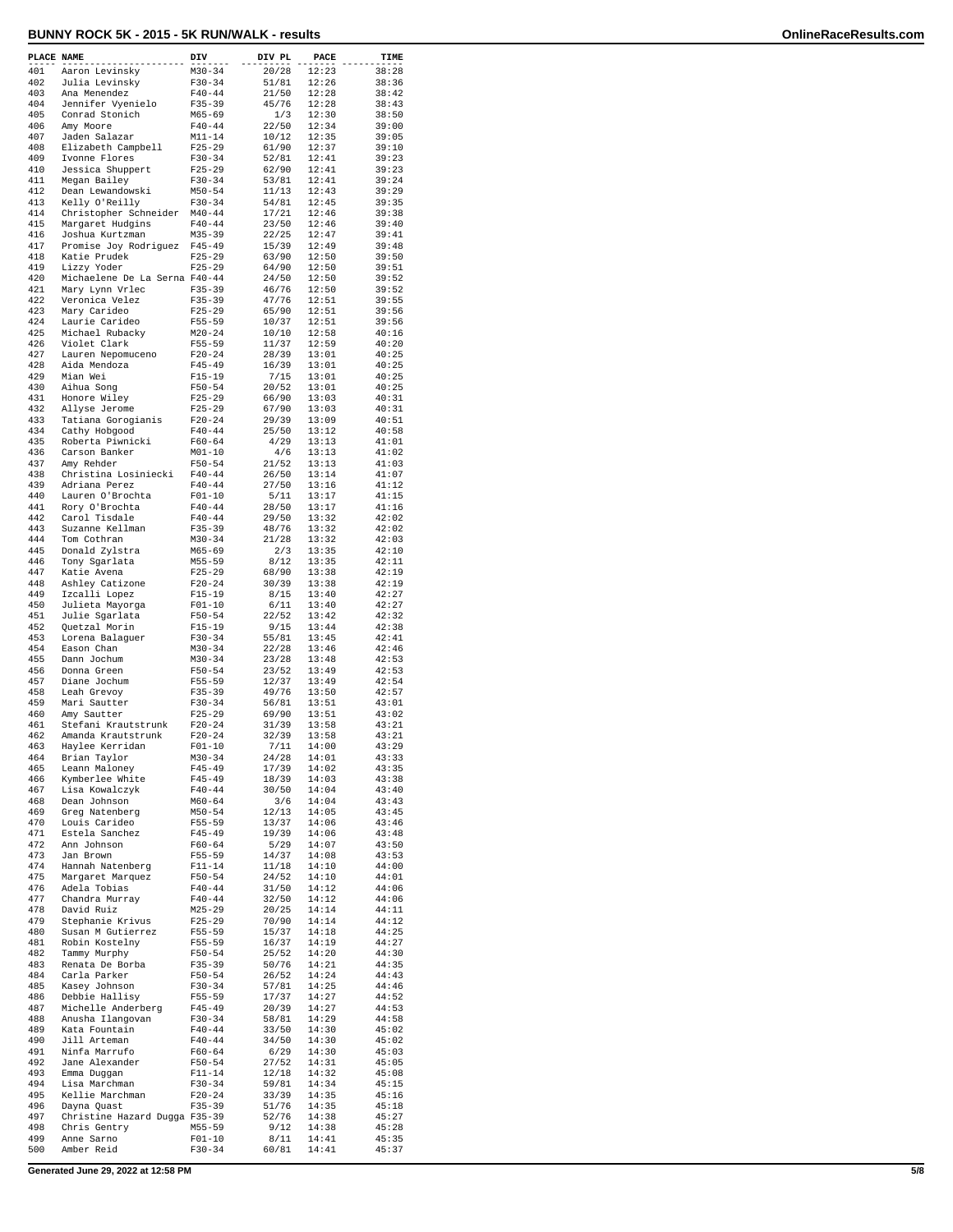| PLACE NAME |                                       | DIV                      | DIV PL         | PACE           | TIME           |
|------------|---------------------------------------|--------------------------|----------------|----------------|----------------|
| 501        | Amy McCormick                         | $F35 - 39$               | 53/76          | 14:48          | 45:59          |
| 502<br>503 | Kelly Dougherty<br>Melissa Murtaugh   | $F45 - 49$<br>$F25 - 29$ | 21/39<br>71/90 | 14:50<br>14:53 | 46:03<br>46:14 |
| 504        | Deborah Murtaugh                      | $F50 - 54$               | 28/52          | 14:53          | 46:15          |
| 505        | Elizabeth Peck                        | $F35 - 39$               | 54/76          | 14:53          | 46:15          |
| 506        | Shaunna Glogoza                       | $F30-34$                 | 61/81          | 14:55          | 46:18          |
| 507        | Ashley Akiyama                        | $F20 - 24$               | 34/39          | 14:56          | 46:24          |
| 508<br>509 | Jennifer Hartman<br>Kellyann Bandusky | $F30 - 34$<br>$F20 - 24$ | 62/81<br>35/39 | 14:56<br>14:57 | 46:24<br>46:26 |
| 510        | Alexis Sepulveda                      | $F01 - 10$               | 9/11           | 14:57          | 46:27          |
| 511        | Amelia Buechel                        | $F15 - 19$               | 10/15          | 14:58          | 46:28          |
| 512        | Debra Buechel                         | $F45 - 49$               | 22/39          | 14:59          | 46:31          |
| 513<br>514 | Gabriella Vanasco                     | $F01 - 10$<br>$M35 - 39$ | 10/11<br>23/25 | 14:59<br>15:00 | 46:33<br>46:37 |
| 515        | Anthony Sarno<br>Anna Gunther         | $F25 - 29$               | 72/90          | 15:03          | 46:45          |
| 516        | Sophia Garza                          | $F11 - 14$               | 13/18          | 15:03          | 46:46          |
| 517        | Kathleen Thoren                       | $F30-34$                 | 63/81          | 15:04          | 46:48          |
| 518<br>519 | Christopher Thoren                    | $M40 - 44$               | 18/21<br>29/52 | 15:04<br>15:08 | 46:48          |
| 520        | Kathleen Ryan<br>Louis Reddy          | $F50 - 54$<br>$M25 - 29$ | 21/25          | 15:09          | 47:00<br>47:04 |
| 521        | Linda Sepulveda                       | F35-39                   | 55/76          | 15:12          | 47:12          |
| 522        | Kirsten Keeley                        | $F50 - 54$               | 30/52          | 15:12          | 47:13          |
| 523<br>524 | Nancy Possinger                       | $F65 - 69$               | 4/8            | 15:12<br>15:16 | 47:13          |
| 525        | Wahid Rashad<br>Marta Wedech          | $M65 - 69$<br>$F50 - 54$ | 3/3<br>31/52   | 15:16          | 47:24<br>47:25 |
| 526        | Randy Lipp                            | $M45 - 49$               | 9/11           | 15:17          | 47:28          |
| 527        | Fernando Flores                       | $M40 - 44$               | 19/21          | 15:21          | 47:41          |
| 528        | Melvin Flores                         | $M25 - 29$               | 22/25          | 15:21          | 47:42          |
| 529<br>530 | Jean Baum<br>Delis Figueroa           | $F45 - 49$<br>$F45 - 49$ | 23/39<br>24/39 | 15:23<br>15:23 | 47:45<br>47:46 |
| 531        | Sylvia Caluris                        | $F45 - 49$               | 25/39          | 15:24          | 47:49          |
| 532        | Penny Yang                            | $F35 - 39$               | 56/76          | 15:33          | 48:18          |
| 533        | Evelyn Fang                           | $F35 - 39$               | 57/76          | 15:34          | 48:21          |
| 534        | Todd Dannis                           | $M40 - 44$               | 20/21<br>35/50 | 15:39          | 48:37          |
| 535<br>536 | Angela Dannis<br>Tyler Barnes         | $F40 - 44$<br>$M11 - 14$ | 11/12          | 15:39<br>15:40 | 48:37<br>48:39 |
| 537        | Amanda King                           | $F30 - 34$               | 64/81          | 15:43          | 48:50          |
| 538        | Shelly Smolar                         | $F40 - 44$               | 36/50          | 15:44          | 48:50          |
| 539        | Shanna Barnes                         | $F40 - 44$               | 37/50          | 15:45          | 48:54          |
| 540<br>541 | Sylvia Martinez<br>Linda Landinger    | $F40 - 44$<br>$F60 - 64$ | 38/50<br>7/29  | 15:56<br>15:59 | 49:28<br>49:38 |
| 542        | Meghan Caluris                        | $F20 - 24$               | 36/39          | 15:59          | 49:39          |
| 543        | Kang Zhang                            | $M60 - 64$               | 4/6            | 16:02          | 49:48          |
| 544        | Bai Yuen                              | $F55 - 59$               | 18/37          | 16:05          | 49:58          |
| 545<br>546 | Karen Kissane                         | $F55 - 59$               | 19/37          | 16:06          | 50:00          |
| 547        | Michael Hallisy<br>Elizabeth Lopez    | $M70 - 74$<br>$F30-34$   | 5/5<br>65/81   | 16:10<br>16:19 | 50:11<br>50:40 |
| 548        | Michele Marchman                      | $F35 - 39$               | 58/76          | 16:20          | 50:44          |
| 549        | Tracey Marchman                       | $F25 - 29$               | 73/90          | 16:20          | 50:44          |
| 550        | Sandra Bringer                        | $F35 - 39$               | 59/76          | 16:20          | 50:45          |
| 551<br>552 | Wendy Burrell<br>Dennis Marino        | $F60 - 64$<br>$M60 - 64$ | 8/29<br>5/6    | 16:23<br>16:24 | 50:53<br>50:57 |
| 553        | Christine Gagnon                      | $F45 - 49$               | 26/39          | 16:25          | 51:01          |
| 554        | Joyce Corsica                         | $F50 - 54$               | 32/52          | 16:26          | 51:01          |
| 555        | Gretchen Rakowicz                     | $F40 - 44$               | 39/50          | 16:26          | 51:01          |
| 556<br>557 | Nora Marino<br>Michele Falk           | $F25 - 29$<br>$F50 - 54$ | 74/90<br>33/52 | 16:26<br>16:29 | 51:02<br>51:11 |
| 558        | Jacqueline Benabe                     | $F25 - 29$               | 75/90          | 16:29          | 51:12          |
| 559        | Connie Mobley                         | F55-59                   | 20/37          | 16:31          | 51:18          |
| 560        | Lisa Hadlon                           | $F40 - 44$               | 40/50          | 16:31          | 51:19          |
| 561<br>562 | Kimberly Bandusky<br>Amy Tarpey       | $F45 - 49$<br>$F45 - 49$ | 27/39<br>28/39 | 16:31<br>16:32 | 51:19<br>51:19 |
| 563        | Lisa Hadlon                           | $F40 - 44$               | 41/50          | 16:32          | 51:20          |
| 564        | Barbara Beck                          | $F60 - 64$               | 9/29           | 16:34          | 51:28          |
| 565        | Donna Hickey                          | $F50 - 54$               | 34/52          | 16:35          | 51:30          |
| 566<br>567 | Erin Hickey<br>Lisa Hadlon            | $F15 - 19$<br>$F40 - 44$ | 11/15<br>42/50 | 16:35<br>16:36 | 51:31<br>51:35 |
| 568        | Lisa Nordon                           | $F40 - 44$               | 43/50          | 16:38          | 51:38          |
| 569        | Darlene Gervase                       | $F60 - 64$               | 10/29          | 16:38          | 51:39          |
| 570        | Susan Kurek                           | $F60 - 64$               | 11/29          | 16:38          | 51:39          |
| 571<br>572 | Chloe Davis<br>Jennifer Davis         | $F20 - 24$<br>$F40 - 44$ | 37/39<br>44/50 | 16:38<br>16:38 | 51:39<br>51:39 |
| 573        | Marie Voss                            | $F50 - 54$               | 35/52          | 16:42          | 51:52          |
| 574        | Valerie Cicero                        | $F45 - 49$               | 29/39          | 16:42          | 51:52          |
| 575        | Danielle Morin                        | $F20 - 24$               | 38/39          | 16:44          | 52:00          |
| 576        | Alfonso Morin Jr                      | $M45 - 49$               | 10/11          | 16:45          | 52:00          |
| 577<br>578 | Theresa Just<br>Sandi Kulas           | $F35 - 39$<br>$F35 - 39$ | 60/76<br>61/76 | 16:46<br>16:47 | 52:06<br>52:06 |
| 579        | Sierra Roberts                        | $F30-34$                 | 66/81          | 16:53          | 52:26          |
| 580        | Julie Pleviak                         | $F35 - 39$               | 62/76          | 16:53          | 52:26          |
| 581        | Andrea Rosiak                         | $F25 - 29$               | 76/90          | 16:54          | 52:28          |
| 582        | Diane Dietz                           | $F40 - 44$               | 45/50          | 16:54          | 52:29          |
| 583<br>584 | Winnie Fung<br>Silin He               | $F30 - 34$<br>$F25 - 29$ | 67/81<br>77/90 | 16:58<br>16:58 | 52:43<br>52:43 |
| 585        | Crystal Fazal                         | $F35 - 39$               | 63/76          | 17:00          | 52:48          |
| 586        | Tanya Y. Carter                       | $F50 - 54$               | 36/52          | 17:00          | 52:49          |
| 587        | Margaret Mehalek                      | $F25 - 29$               | 78/90          | 17:04          | 52:59          |
| 588<br>589 | Deborah Martin<br>Rita Maldonado      | F55-59<br>$F45 - 49$     | 21/37<br>30/39 | 17:05<br>17:06 | 53:02<br>53:06 |
| 590        | Debbie Lozano                         | $F50 - 54$               | 37/52          | 17:06          | 53:07          |
| 591        | Simone Hall                           | $F25 - 29$               | 79/90          | 17:08          | 53:12          |
| 592        | Christopher Banks                     | $M25 - 29$               | 23/25          | 17:08          | 53:12          |
| 593<br>594 | Janine Komornick<br>Gretchen Siffring | F35-39<br>$F35 - 39$     | 64/76<br>65/76 | 17:10<br>17:12 | 53:19<br>53:26 |
| 595        | Clarissa Maldonado                    | $F15 - 19$               | 12/15          | 17:13          | 53:27          |
| 596        | Megan Mason                           | $F30-34$                 | 68/81          | 17:19          | 53:48          |
| 597        | Michele Hurley                        | F55-59                   | 22/37          | 17:19          | 53:48          |
| 598<br>599 | Melissa Dexheimer<br>Tania Belandres  | $F30 - 34$<br>$F40 - 44$ | 69/81<br>46/50 | 17:22<br>17:23 | 53:57<br>53:58 |
| 600        | Joe Laverde                           | $M30 - 34$               | 25/28          | 17:24          | 54:01          |
|            |                                       |                          |                |                |                |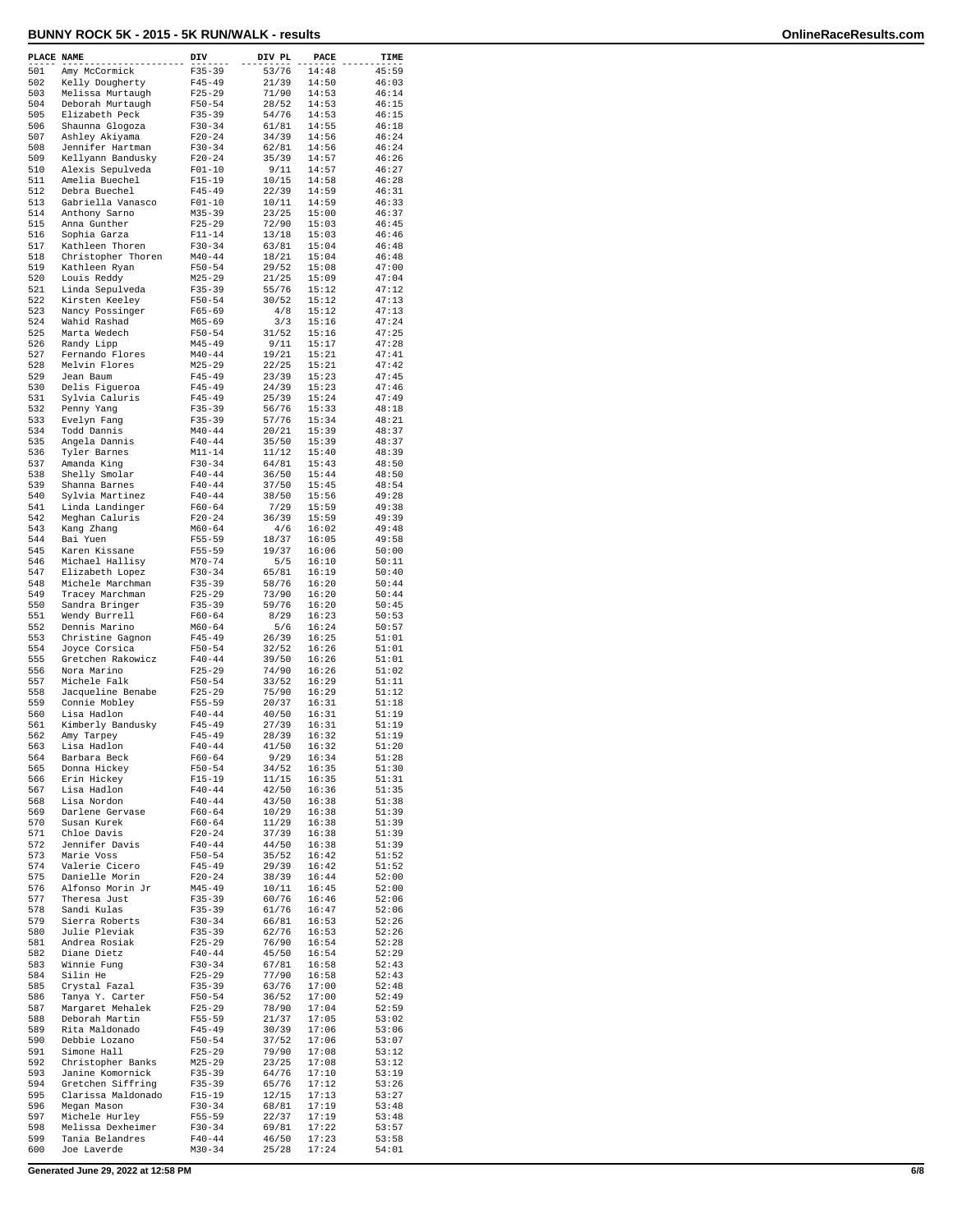| PLACE NAME |                                           | DIV                      | DIV PL         | PACE           | TIME               |
|------------|-------------------------------------------|--------------------------|----------------|----------------|--------------------|
| 601        | Elizabeth Cooney                          | $F25 - 29$               | 80/90          | 17:24          | 54:02              |
| 602        | Connie Yao                                | $F50 - 54$               | 38/52          | 17:26          | 54:09              |
| 603<br>604 | Cynthia Fabian<br>Lisa Ramirez-Krick      | $F50 - 54$<br>$F50 - 54$ | 39/52<br>40/52 | 17:28<br>17:28 | 54:14<br>54:14     |
| 605        | Alexis Jackson                            | $F15-19$                 | 13/15          | 17:34          | 54:35              |
| 606        | Olivia Jackson                            | $F15 - 19$               | 14/15          | 17:37          | 54:44              |
| 607        | Sierra Jackson                            | $F11 - 14$               | 14/18          | 17:37          | 54:44              |
| 608<br>609 | Tina Partenski<br>Aaron Miller            | $F35 - 39$<br>$M40 - 44$ | 66/76<br>21/21 | 17:41<br>17:41 | 54:55<br>54:55     |
| 610        | Donovan Vanasco                           | $M01 - 10$               | 5/6            | 17:42          | 55:00              |
| 611        | Emily Nowak                               | $F30-34$                 | 70/81          | 17:45          | 55:09              |
| 612        | Amy Crocilla                              | $F25 - 29$               | 81/90          | 17:46          | 55:10              |
| 613<br>614 | Judy Gawczynski                           | $F25 - 29$<br>$F15 - 19$ | 82/90          | 17:46          | 55:11              |
| 615        | Susana Ortiz<br>Lilia Rivera-Ortiz        | $F45 - 49$               | 15/15<br>31/39 | 17:46<br>17:48 | 55:11<br>55:17     |
| 616        | Margarita Silva                           | $F30-34$                 | 71/81          | 17:49          | 55:19              |
| 617        | Jeannie Krichbaum                         | $F50 - 54$               | 41/52          | 17:55          | 55:39              |
| 618        | Deborah Harmon                            | $F60 - 64$<br>$F30 - 34$ | 12/29          | 17:55          | 55:39              |
| 619<br>620 | Lacretia Tenbusch<br>Yeah Wong            | $F25 - 29$               | 72/81<br>83/90 | 17:58<br>17:58 | 55:47<br>55:48     |
| 621        | Christi Haley-Stover                      | $F50 - 54$               | 42/52          | 18:03          | 56:05              |
| 622        | Kevin Walsh                               | $M35 - 39$               | 24/25          | 18:04          | 56:05              |
| 623        | Minako Nakai                              | $F30-34$                 | 73/81          | 18:04          | 56:06              |
| 624<br>625 | Alexandra Cunningham<br>Seiko Toyoki      | $F25 - 29$<br>$F40 - 44$ | 84/90<br>47/50 | 18:04<br>18:04 | 56:06<br>56:07     |
| 626        | Kathleen Chan                             | $F35 - 39$               | 67/76          | 18:08          | 56:19              |
| 627        | Cindy Ruan                                | $F50 - 54$               | 43/52          | 18:11          | 56:29              |
| 628        | Nancy Grimwood                            | $F60 - 64$               | 13/29          | 18:14          | 56:38              |
| 629<br>630 | Fuzna Abderrazzag<br>Lauren Lehnhardt     | $F45 - 49$<br>$F30 - 34$ | 32/39<br>74/81 | 18:14<br>18:14 | 56:39<br>56:39     |
| 631        | Brian Perry                               | $M30 - 34$               | 26/28          | 18:18          | 56:51              |
| 632        | Lisa Jackson                              | $F35 - 39$               | 68/76          | 18:18          | 56:52              |
| 633        | Brandon Perry                             | $M15 - 19$               | 5/6            | 18:19          | 56:52              |
| 634<br>635 | Katheren Reinke<br>Barbara Svetlik        | $F30-34$<br>$F50 - 54$   | 75/81<br>44/52 | 18:21<br>18:21 | 57:00<br>57:00     |
| 636        | Jasmine Sloan                             | $F35 - 39$               | 69/76          | 18:23          | 57:06              |
| 637        | Amy Lavery                                | $F40 - 44$               | 48/50          | 18:25          | 57:12              |
| 638        | Libby Lavery                              | $F01 - 10$               | 11/11          | 18:25          | 57:13              |
| 639<br>640 | Kathy White<br>Yin Ye Lei                 | $F55 - 59$<br>$F55 - 59$ | 23/37<br>24/37 | 18:27<br>18:27 | 57:17<br>57:19     |
| 641        | Susan Dexheimer                           | $F60 - 64$               | 14/29          | 18:27          | 57:19              |
| 642        | Susan Holmes                              | $F60 - 64$               | 15/29          | 18:28          | 57:21              |
| 643        | Betty Yuen                                | $F60 - 64$               | 16/29          | 18:33          | 57:36              |
| 644<br>645 | Katie Maatman                             | $F11 - 14$               | 15/18          | 18:35<br>18:35 | 57:42<br>57:43     |
| 646        | Lisa Maatman<br>Megan Hoffhines           | $F50 - 54$<br>$F11 - 14$ | 45/52<br>16/18 | 18:35          | 57:43              |
| 647        | John Partenski                            | $M60 - 64$               | 6/6            | 18:47          | 58:21              |
| 648        | Tanya Partenski                           | $F35 - 39$               | 70/76          | 18:47          | 58:21              |
| 649<br>650 | Andrea Cerda                              | $F35 - 39$<br>$F45 - 49$ | 71/76          | 18:59          | 58:57              |
| 651        | Trish Blakovich<br>Angelina Blackmon      | $F45 - 49$               | 33/39<br>34/39 | 18:59<br>18:59 | 58:58<br>58:59     |
| 652        | Alycia White                              | $F25 - 29$               | 85/90          | 19:02          | 59:08              |
| 653        | Maureen Mahoney                           | $F30-34$                 | 76/81          | 19:03          | 59:09              |
| 654<br>655 | Ally Blaskovich<br>Genevieve Conness      | $F30-34$<br>$F25 - 29$   | 77/81<br>86/90 | 19:03<br>19:03 | 59:10<br>59:11     |
| 656        | Lucas Starostka                           | $M11 - 14$               | 12/12          | 19:08          | 59:27              |
| 657        | Nicholas Starostka                        | $M15 - 19$               | 6/6            | 19:15          | 59:47              |
| 658        | Barbara Wichman                           | $F50 - 54$               | 46/52          | 19:16          | 59:50              |
| 659<br>660 | Rebecca Wichman<br>Stephanie Lauk         | $F11 - 14$<br>$F45 - 49$ | 17/18<br>35/39 | 19:16<br>19:20 | 59:50<br>1:00:03   |
| 661        | Susan Gregg                               | $F50 - 54$               | 47/52          | 19:20          | 1:00:03            |
| 662        | Stefanie Berdine                          | $F35 - 39$               | 72/76          | 19:21          | 1:00:05            |
| 663        | Glenn Kobylarczyk                         | $M55 - 59$               | 10/12          | 19:21          | 1:00:05            |
| 664<br>665 | April Rentschler<br>Gail Lagman           | $F30 - 34$<br>$F30-34$   | 78/81<br>79/81 | 19:21<br>19:21 | 1:00:06<br>1:00:07 |
| 666        | Joe Gorski                                | $M55 - 59$               | 11/12          | 19:21          | 1:00:07            |
| 667        | Julie Hanson                              | $F40 - 44$               | 49/50          | 19:22          | 1:00:08            |
| 668        | William Unhock                            | $M25 - 29$               | 24/25          | 19:22          | 1:00:08            |
| 669<br>670 | Jessica Wilkes<br>Margaret Wilson         | $F35 - 39$<br>$F50 - 54$ | 73/76<br>48/52 | 19:23<br>19:34 | 1:00:12<br>1:00:47 |
| 671        | David Wilson                              | $M55 - 59$               | 12/12          | 19:34          | 1:00:48            |
| 672        | Angie Sutton                              | $F55 - 59$               | 25/37          | 19:48          | 1:01:31            |
| 673        | Amanda Sutton                             | $F20 - 24$               | 39/39          | 19:49          | 1:01:32            |
| 674<br>675 | Elizabeth Komornick<br>Jennifer Komornick | $F60 - 64$<br>$F30 - 34$ | 17/29<br>80/81 | 19:56<br>19:56 | 1:01:55<br>1:01:55 |
| 676        | Faith Wu                                  | $F25 - 29$               | 87/90          | 20:00          | 1:02:08            |
| 677        | Garn Lertburapa                           | $M30 - 34$               | 27/28          | 20:00          | 1:02:09            |
| 678        | Luying Deng                               | $F60 - 64$               | 18/29          | 20:01          | 1:02:09            |
| 679<br>680 | Heather Wieser                            | $F35 - 39$               | 74/76          | 20:37          | 1:04:02<br>1:04:02 |
| 681        | Marilyn Kosior<br>Mariana Mui             | $F40 - 44$<br>$F60 - 64$ | 50/50<br>19/29 | 20:37<br>20:40 | 1:04:11            |
| 682        | Wendy Lee                                 | $F55 - 59$               | 26/37          | 20:40          | 1:04:11            |
| 683        | Ray Hemmi                                 | $M01 - 10$               | 6/6            | 20:46          | 1:04:30            |
| 684        | Toyoji Hemmi                              | $M45 - 49$               | 11/11          | 20:47          | 1:04:32            |
| 685<br>686 | Tomoko Hemmi<br>Daniel Tallen             | $F45 - 49$<br>$M25 - 29$ | 36/39<br>25/25 | 20:47<br>20:52 | 1:04:33<br>1:04:48 |
| 687        | Julio Rodriguez                           | $M50 - 54$               | 13/13          | 20:52          | 1:04:49            |
| 688        | Cecilia Doyle                             | $F55 - 59$               | 27/37          | 20:53          | 1:04:51            |
| 689        | Eugenia Todd                              | $F55 - 59$               | 28/37          | 20:54          | 1:04:55            |
| 690<br>691 | Karen Svab<br>Guin Chig Chan              | $F50 - 54$<br>$F55 - 59$ | 49/52<br>29/37 | 20:54<br>21:08 | 1:04:55<br>1:05:38 |
| 692        | Huanchan Li                               | $F55 - 59$               | 30/37          | 21:08          | 1:05:38            |
| 693        | Annie Moy                                 | $F60 - 64$               | 20/29          | 21:09          | 1:05:41            |
| 694        | Tiffany Zheng                             | $F25 - 29$               | 88/90          | 21:09          | 1:05:42            |
| 695<br>696 | Marilyn Delgato<br>Nancy Poon             | $F35 - 39$<br>$F50 - 54$ | 75/76<br>50/52 | 21:13<br>21:15 | 1:05:55<br>1:06:01 |
| 697        | Yinwei Huang                              | $F45 - 49$               | 37/39          | 21:15          | 1:06:02            |
| 698        | Xing X Wu                                 | $F55 - 59$               | 31/37          | 21:21          | 1:06:20            |
| 699        | Susan Mei                                 | $F45 - 49$               | 38/39          | 21:21          | 1:06:20            |
| 700        | Elaine Chen                               | $F55 - 59$               | 32/37          | 21:22          | 1:06:23            |